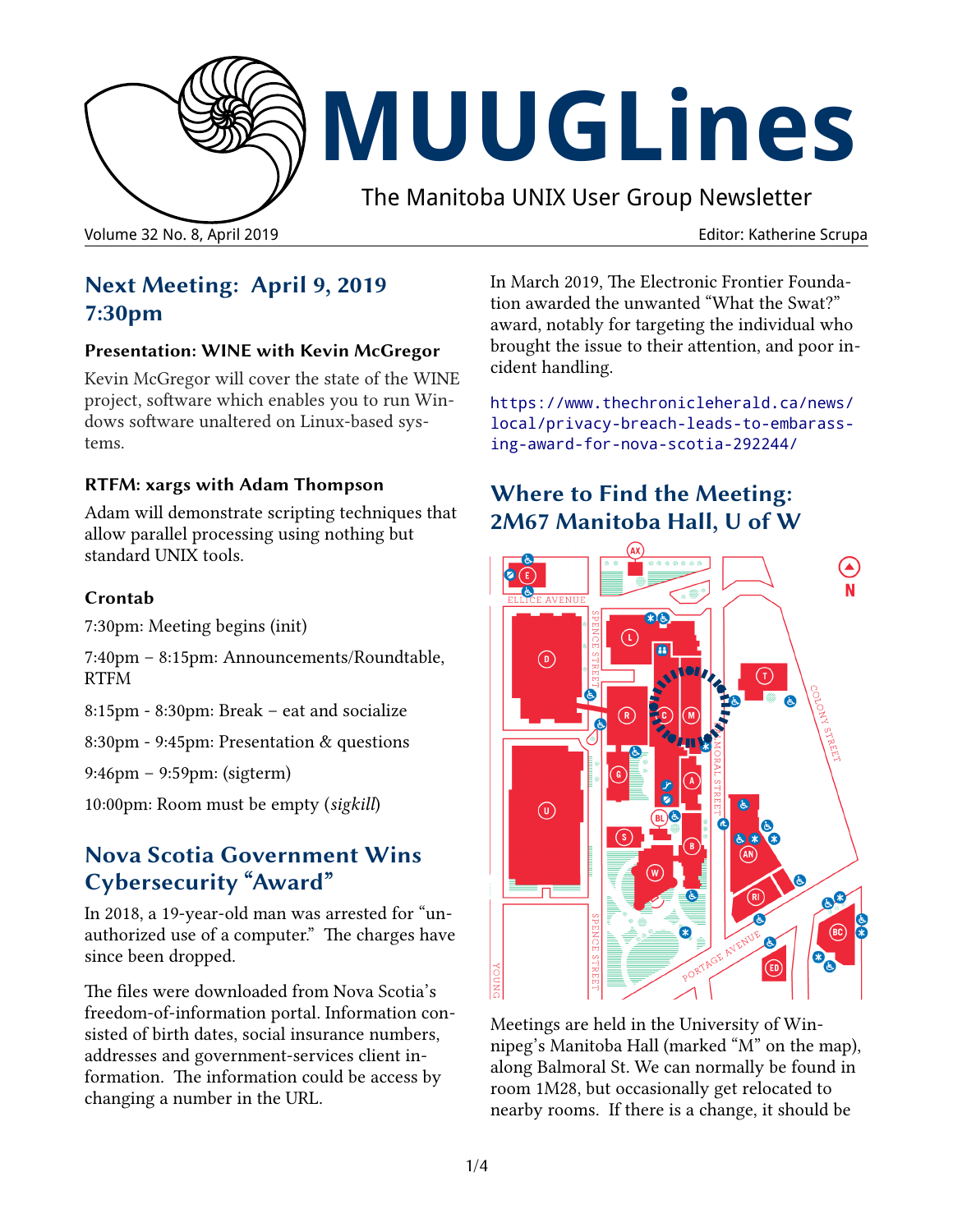conveyed via a couple signs around the halls. Parking is available on the surrounding streets, or the bus terminal parkade. Please see [http://](http://www.uwinnipeg.ca/maps) [www.uwinnipeg.ca/maps](http://www.uwinnipeg.ca/maps) for further information about parking and access to the campus.

#### **ICANT**

ICANN is responsible for gTLD and DNS root zones, so they have been a big proponent for DNSSEC. Unfortunately, ICANN had misconfigured DNSSEC for [https://www.icann.com](https://www.icann.org/)

The DS record was missing, which is a common mistake. The misconfiguration has since been resolved.

ICANN owns both the .org and the .com. The .org was and is correctly configured.

https://twitter.com/\_\_agwa/status/ 1099782458046705669?s=03

## **"Right to Repair" bill Submitted in Ontario's Legislative Assembly**

In February, MPP Michael Coteau put forth a "right to repair" bill for electronic devices, an Amendment to the Consumer Protection Act. From the bill:

"At the request of a consumer or consumer electronics repair business, a brand holder shall provide them with the most recent version of the documents, replacement parts, software and other tools that the brand holder uses for, or provides to others for,

(a) diagnosing, maintaining or repairing the brand holder's branded electronic products; or

(b) resetting an electronic security function of the brand holder's branded electronic products if the function is disabled during diagnosis, maintenance or repair..

The bill also stipulates costs for materials should be reasonable, and for items such as digital documentation, free."

If passed, bill 72 would be the first Right-to-Repair law for electronic devices in North America. [https://www.ola.org/en/legislative-busi](https://www.ola.org/en/legislative-business/bills/parliament-42/session-1/bill-72)[ness/bills/parliament-42/session-1/bill-](https://www.ola.org/en/legislative-business/bills/parliament-42/session-1/bill-72)[72](https://www.ola.org/en/legislative-business/bills/parliament-42/session-1/bill-72)

#### **Cisco RV-series Routers with strcpy Oversight Results in Buffer Overflows with Password Field**

Cisco's RV-series routers which use embedded Linux, uses the strcpy function to handle login authentication.

Strcpy has an unfortunate behaviour of copying its data into a buffer without checking the length of the other buffer. This can allow a malicious actor to overwrite data, or redirect program execution. Because of this, strcpy is a well-known function to look for in an audit.

Security patches are available and free from Cisco (you don't need a support contract). As of March 1, 2019, the current patched versions are:

RV110W Wireless-N VPN Firewall: 1.2.2.1

RV130W Wireless-N Multifunction VPN Router: 1.0.3.45

RV215W Wireless-N VPN Router: 1.3.1.1

[https://www.theregister.co.uk/](https://www.theregister.co.uk/2019/03/01/cisco_cve_2019_1663_strcpy_login_authentication/) 2019/03/01/ [cisco\\_cve\\_2019\\_1663\\_strcpy\\_login\\_authen](https://www.theregister.co.uk/2019/03/01/cisco_cve_2019_1663_strcpy_login_authentication/)[tication/](https://www.theregister.co.uk/2019/03/01/cisco_cve_2019_1663_strcpy_login_authentication/)

# **[Citation needed] \\TODO**

Ever take a closer look for the man page for gcc? You know, the manual you use to look for the options of the tool you are using?

"Other options are passed on to one or more stages of processing.

Some options control the preprocessor and others the compiler itself.

Yet other options control the assembler and linker; most of these *are not documented here* [ed. note: emphasis ours], since you rarely need to use any of them."

<https://linux.die.net/man/1/gcc>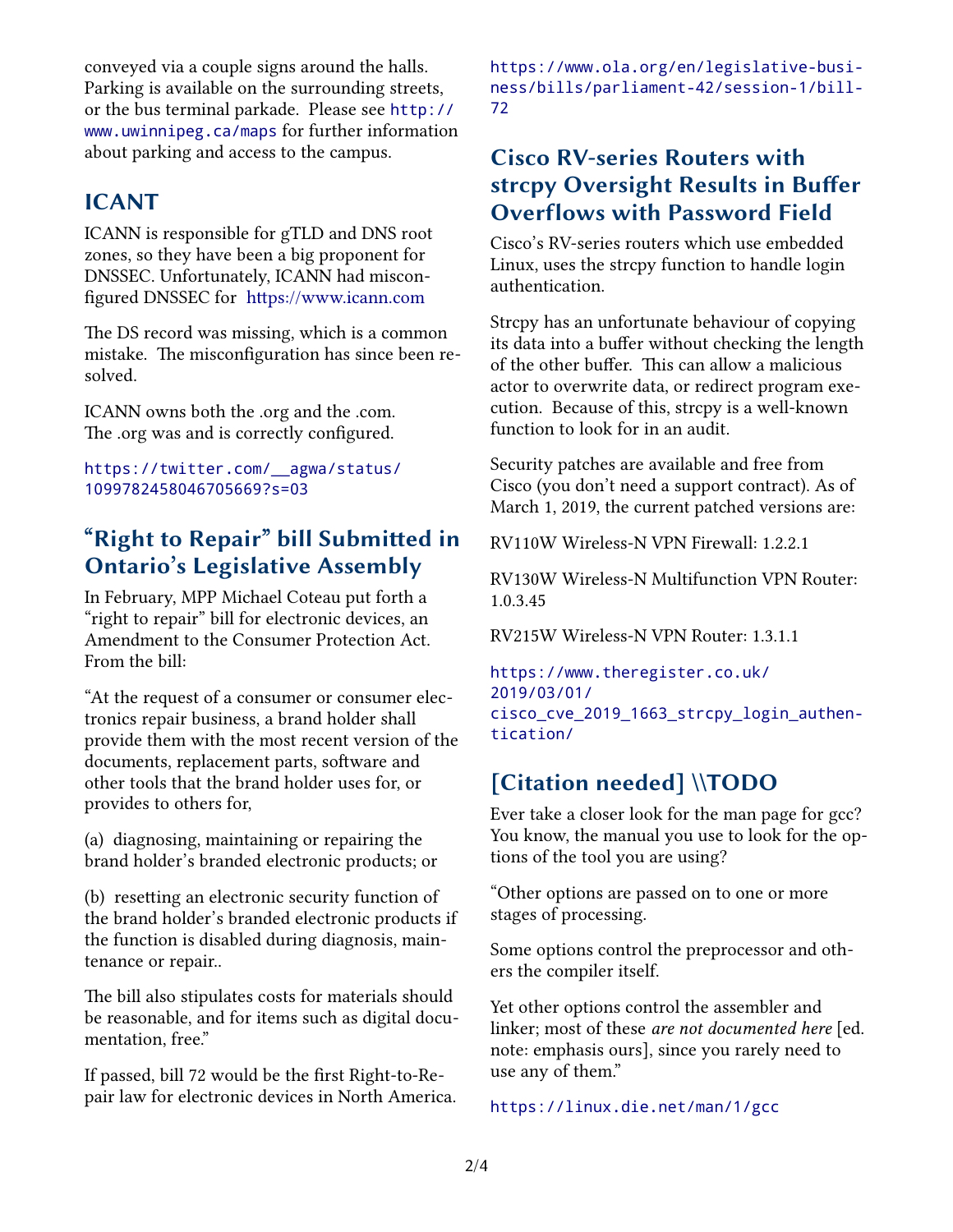

### **Having Fun with MicroTik**

Want to play around with MicroTik? Their RouterOS ISOs are available online, so you can run them as a VM, and extract system files.

The shell is only a command line interface for simple router commands. However, for further fun, you can root it and get a UNIX shell.

Follow this tutorial from Jacob Baines for some additional fun.

https://medium.com/tenable-techblog/ make-it-rain-with-mikrotik-c90705459bc6

# **Silly and Not-Silly Favourites**

Find a physical server among servers:

cat /dev/random | /dev/audio

Per-directory bash history:

 [http://dieter.plaetinck.be/post/](http://dieter.plaetinck.be/post/per_directory_bash_history/) [per\\_directory\\_bash\\_history/](http://dieter.plaetinck.be/post/per_directory_bash_history/)

e: the bash script exits as soon as any line fails x: prints each command that is going to be executed with a + in front of it

set -ex

Last argument of command:

Alt+.

Bonus: turn your Hyper terminal into nyancat while typing:

<https://www.npmjs.com/package/hyper-cat>

## **Play Nearly any Kind of Media on Chromecast**

Cast All The Things (CATT) is a command-line tool that allows you to scan your network for Chromecast devices and to send media with simple one-liners:

catt cast ./mygif.gif

catt cast ["https://www.youtube.com/watch?](https://www.youtube.com/watch?v=dQw4w9WgXcQ) [v=dQw4w9WgXcQ](https://www.youtube.com/watch?v=dQw4w9WgXcQ)"

catt cast -s ./Demo.srt ./yourvideo.mp4

catt cast site [https://null-byte.wonderhowto.com](https://null-byte.wonderhowto.com/)

[https://null-byte.wonderhowto.com/how](https://null-byte.wonderhowto.com/how-to/hijack-chromecasts-with-catt-display-images-messages-videos-sites-more-0192834/)[to/hijack-chromecasts-with-catt-display](https://null-byte.wonderhowto.com/how-to/hijack-chromecasts-with-catt-display-images-messages-videos-sites-more-0192834/)images-messages-videos-sites-more-[0192834/](https://null-byte.wonderhowto.com/how-to/hijack-chromecasts-with-catt-display-images-messages-videos-sites-more-0192834/)

## **Control Android Devices from a Desktop with scrcpy**

scrcpy is a tool launched from the command line that allows you to control an Android device from your desktop, or record its screen. It's lightweight, and focuses on performance with reasonable quality, offering 30~60 FPS, with a resolution of 1920x1080 or more. It also has a low latency (70 - 100 ms).

scrcpy's features:

"Control Android devices from a desktop (with a mouse and keyboard) running Linux, Windows or macOS

Works over USB or WiFi (though the performance decreases when using it over WiFi)